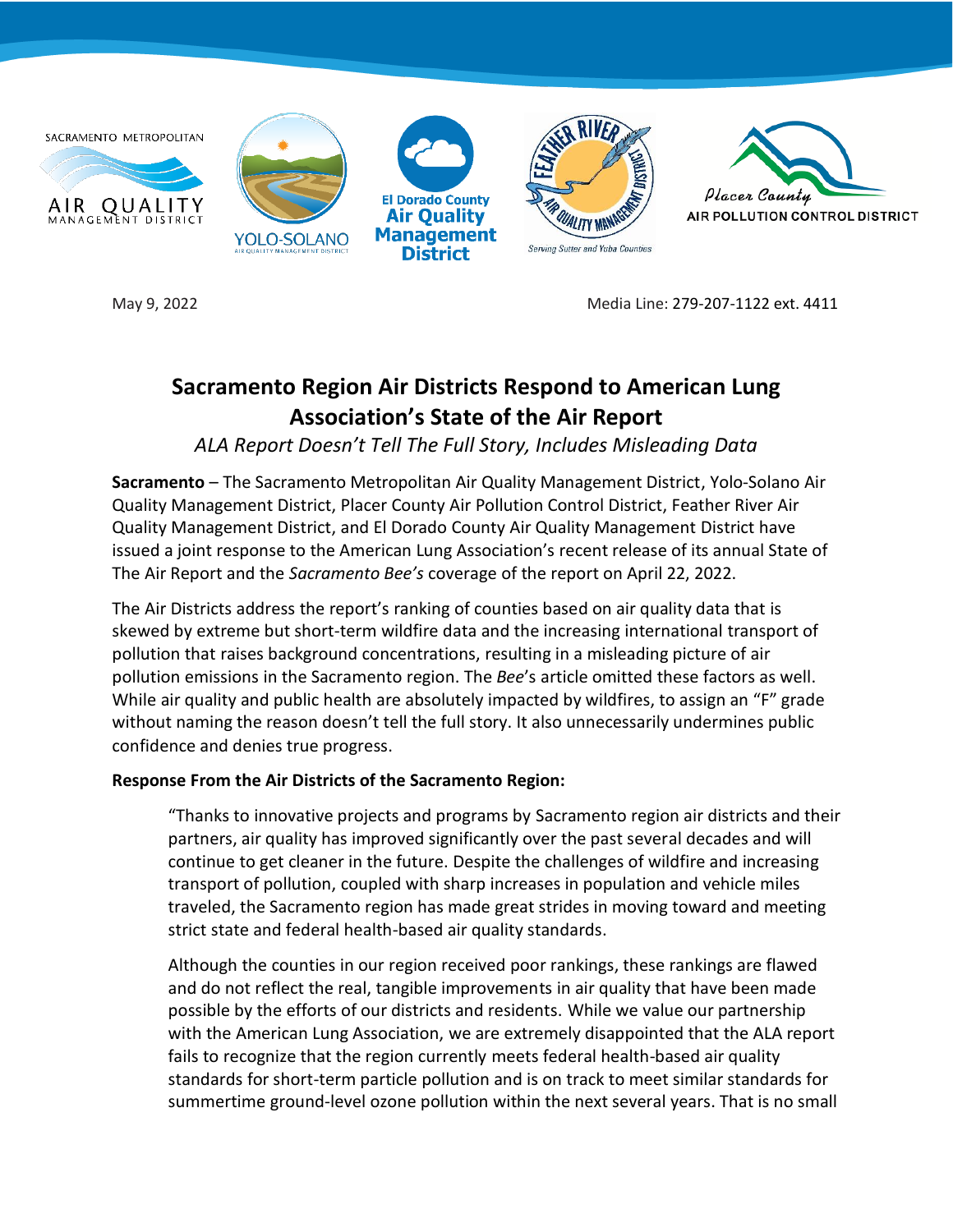feat and certainly worth a passing grade. We are equally disappointed that the *Sacramento Bee* article about the report did not acknowledge these factors or recognize the region's air quality accomplishments.

Our Districts are committed to combating climate change and improving air quality and public health outcomes for all residents, especially in our environmental justice communities. It is important for the ALA report to honestly reflect the significant challenges the region faces, while we continue to work together to find innovative new solutions to improve public health."

## **Historical Air Quality Data Shows Dramatic Air Quality Improvement in the Region**

Between 2000-2022, the Sacramento Federal Nonattainment Area (SFNA) population grew 30.57% resulting in an increased number of vehicle registrations, and motor vehicles in the region. The SFNA is comprised of all of Sacramento and Yolo Counties, the eastern portion of Solano County, the southern portion of Sutter County, the western slopes of El Dorado and Placer Counties up to the Sierra crest and includes five local air districts.

Because cars, trucks and trains are the largest source of emissions in the region, Sacramento region air districts have developed creative and innovative strategies to ensure the region can continue to grow due to an increased population but at the same time reduce air pollution, combat climate change, stimulate economic prosperity and improve the quality of life for residents.

According to the state's historical data, the number of smoggy summer days that exceed the current 2015 ozone standard has declined from 81 days in 2000 to 47 days in 2020. Even with the 2020 data, which had high measurements due to summer wildfire smoke impacts, this shows a strong downward trend that is expected to continue over the next several years.

# **Innovative Air Pollution Reduction Strategies Are Making A Difference**

Sacramento region air districts have implemented numerous successful and innovative programs within the region to reduce air pollution that impacts our health, environment, and local economy.

A few examples include:

- Infusing millions of dollars into the region each year to support and incentivize electric vehicle conversion and infrastructure builds for businesses, public agencies, school districts and residents.
- Requiring the use of the most stringent emission control equipment on major stationary sources, which means less pollution coming out of the stack.
- Working with both public land managers and private landowners on prescribed burn activities to reduce excess vegetation and restore fire resiliency to the land.
- On-going support for the utilization of forest woody biomass wastes to fuel electricity generation and reduce wildfire size, severity, and pollution.
- Implementing mandatory or voluntary residential wood burning reduction programs.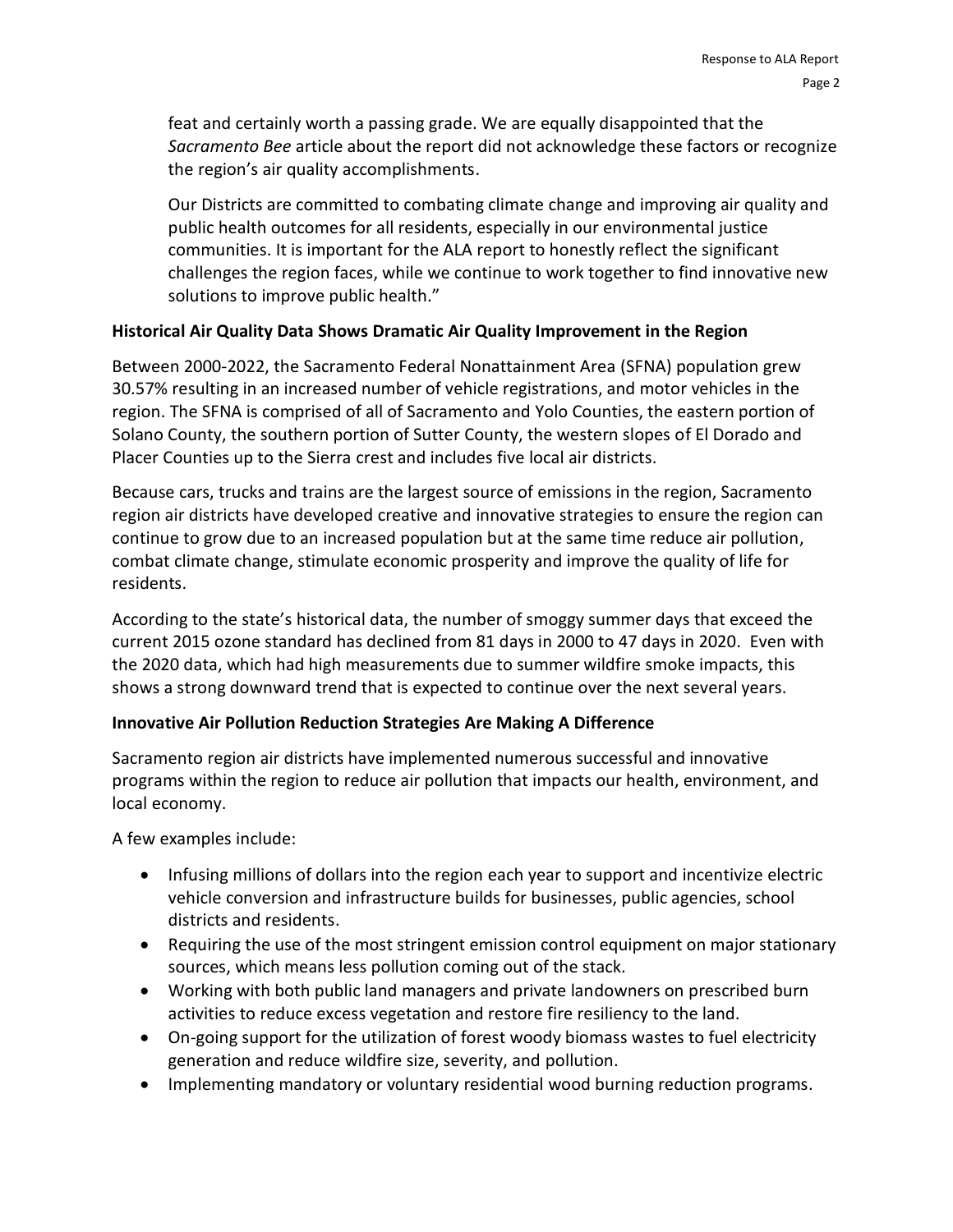- Creating clean, safe, and reliable transportation options by providing access to electric vehicles, carshare services, transit, and ride share for communities most in need in the region.
- Building out the region's zero and near zero emission infrastructure with the development of electric vehicle chargers, hydrogen fueling dispensers, and natural gas fueling stations.

#### **About the Districts**

## *Sacramento Metropolitan Air Quality Management District*

The Sacramento Metropolitan Air Quality Management District is responsible for monitoring air quality, reducing air pollution, and enforcing air quality regulations, and helps to achieve statewide carbon reduction goals. The District develops and administers programs to reduce air pollution levels below the health-based standards established by the state and federal governments, improve air quality in our region and combat global climate change.

For more information, please visi[t www.AirQuality.org.](http://www.airquality.org/)

## *Yolo-Solano Air Quality Management District*

The Yolo-Solano Air Quality Management District's mission is to protect human health and property from the harmful effects of air pollution. The District works to fulfil its mission through the development and enforcement of local rules, state, and federal air quality regulations; providing guidance to local agencies of air quality impacts of projects and planning documents, creating strategies to meet state and federal air quality standards, monitoring local air quality and raising awareness of reduction strategies through public outreach and education.

For more information, please visi[t www.ysaqmd.org.](http://www.ysaqmd.org/)

# *Placer County Air Pollution Control District*

The Placer County Air Pollution Control District's mission is to manage Placer County's air quality in a manner to protect and promote public health by controlling and seeking reductions of air pollutants while recognizing and considering the economic and environmental impacts. This is achieved through: enforcement of local, state, and federal air quality regulations, implementation of incentive programs to reduce emissions, air quality monitoring, efforts to reduce wildfire impacts, and land use/development reviews. The District works in concert with the five Sacramento-area air districts with a goal of moving the region into attainment of ambient air quality standards.

For more information, please visi[t www.PlacerAir.org.](http://www.placerair.org/)

# *Feather River Air Quality Management District*

The Feather River Air Quality Management District is a bi-county District that was formed in 1991 to administer local, state, and federal air quality management programs for Yuba and Sutter counties. The mission of the Feather River Air Quality Management District is to promote